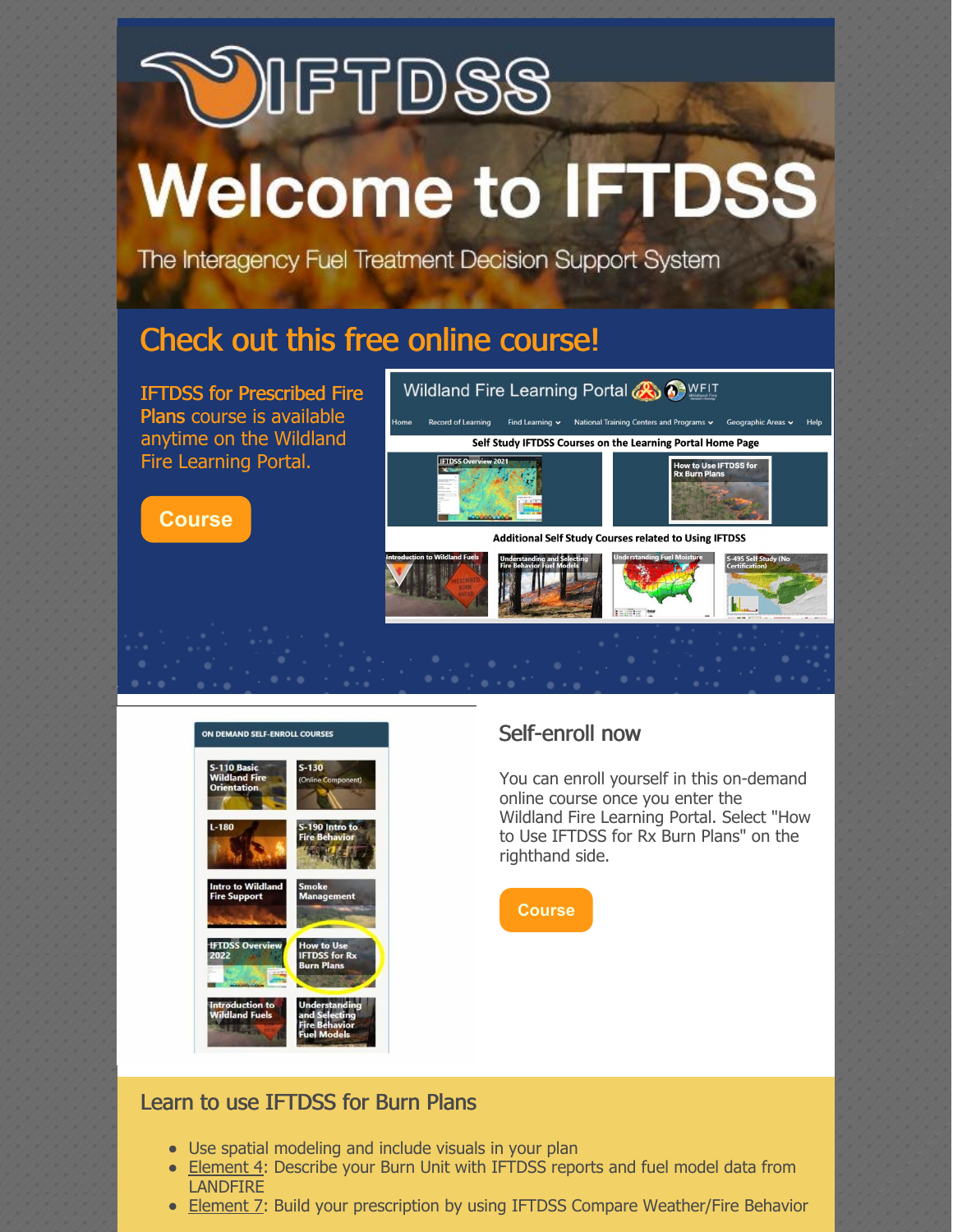- **Element 16: Find your critical holding points by running Landscape Fire Behavior**
- Element 17: Game out spot fires and escape scenarios with Minimum Travel Time (MTT) for your Continengency Plan.

## Description of the Fire Area Holding and Contingency Plan





| Cyrus_DESIRED_live_high<br>畲<br>$\overline{2}$<br>啬<br>Cyrus_HIGH_END_live_high<br>3 | LOW                             | <b>DESIRED</b>               | <b>HIGH</b>                          |  |
|--------------------------------------------------------------------------------------|---------------------------------|------------------------------|--------------------------------------|--|
| Select Layer to Display                                                              |                                 |                              |                                      |  |
| Flame Length (feet)                                                                  | $\check{~}$                     |                              |                                      |  |
| Zoom to AOI                                                                          |                                 |                              |                                      |  |
| CyrusHill1053                                                                        | v                               |                              |                                      |  |
| >25<br>$>11 - 25$<br>$>8 - 11$<br>>4.8<br>>1.4<br>$-0.1$<br>Non-burnable             | <b>Ji</b> Copy Run              | $\overline{2}$<br>4 Copy Run | $\overline{3}$<br><b>St</b> Copy Run |  |
| Model Output                                                                         | Cyrus_LOW_END_live_high         | Cyrus_DESIRED_live_high      | Cyrus_HIGH_END_live_high             |  |
| Model Type                                                                           | Landscape Fire Behavior (Basic) |                              |                                      |  |
| Landscape                                                                            | cyrus2014_SH5_GR2_LCP           |                              |                                      |  |
| LANDFIRE Version                                                                     | LANDFIRE 2014                   |                              |                                      |  |
| Wind Type                                                                            | Gridded Winds                   |                              |                                      |  |
| Wind Speed (mph)                                                                     | $\overline{2}$                  | 10                           | 10                                   |  |
| Wind Direction (deg)                                                                 | 270                             |                              |                                      |  |
| Crown Fire Method                                                                    | Scott/Reinhardt                 |                              |                                      |  |
|                                                                                      |                                 | 100                          |                                      |  |
| Foliar Moisture Content (%)                                                          |                                 | 7                            | 5                                    |  |
| 1 hr Fuel Moisture (%)                                                               | 10                              |                              |                                      |  |
| 10 hr Fuel Moisture (%)                                                              | 13                              | 10                           | 8                                    |  |
| 100 hr Fuel Moisture (%)                                                             | 16                              | 13                           | 11                                   |  |
| Herbaceous Fuel Moisture (%)                                                         | 120                             | 100                          | 80                                   |  |

Wew on Map

Off - initial fuel moisture used

 $N/A$ 

Save Compare Weather Selections

Fuel Moisture Conditioning

Conditioning Period

Pending Compare Selections

Compare Weather Name

## IFTDSS has unique fuels planning functionality found nowhere else!

Want to see where high flame lengths may cause RX planning problems?

## VISUALIZE FIRE BEHAVIOR ON THE MAP!

Landscape Fire Behavior in IFTDSS allows users to see all the same outputs you get from BEHAVE directly on the Map! Perfect for use in burn plans and other planning documents. Need to write a contingency plan or a holding plan? Use the fire behavior function to view flame lengths, rate of spread and fireline intensity to show where problem areas could